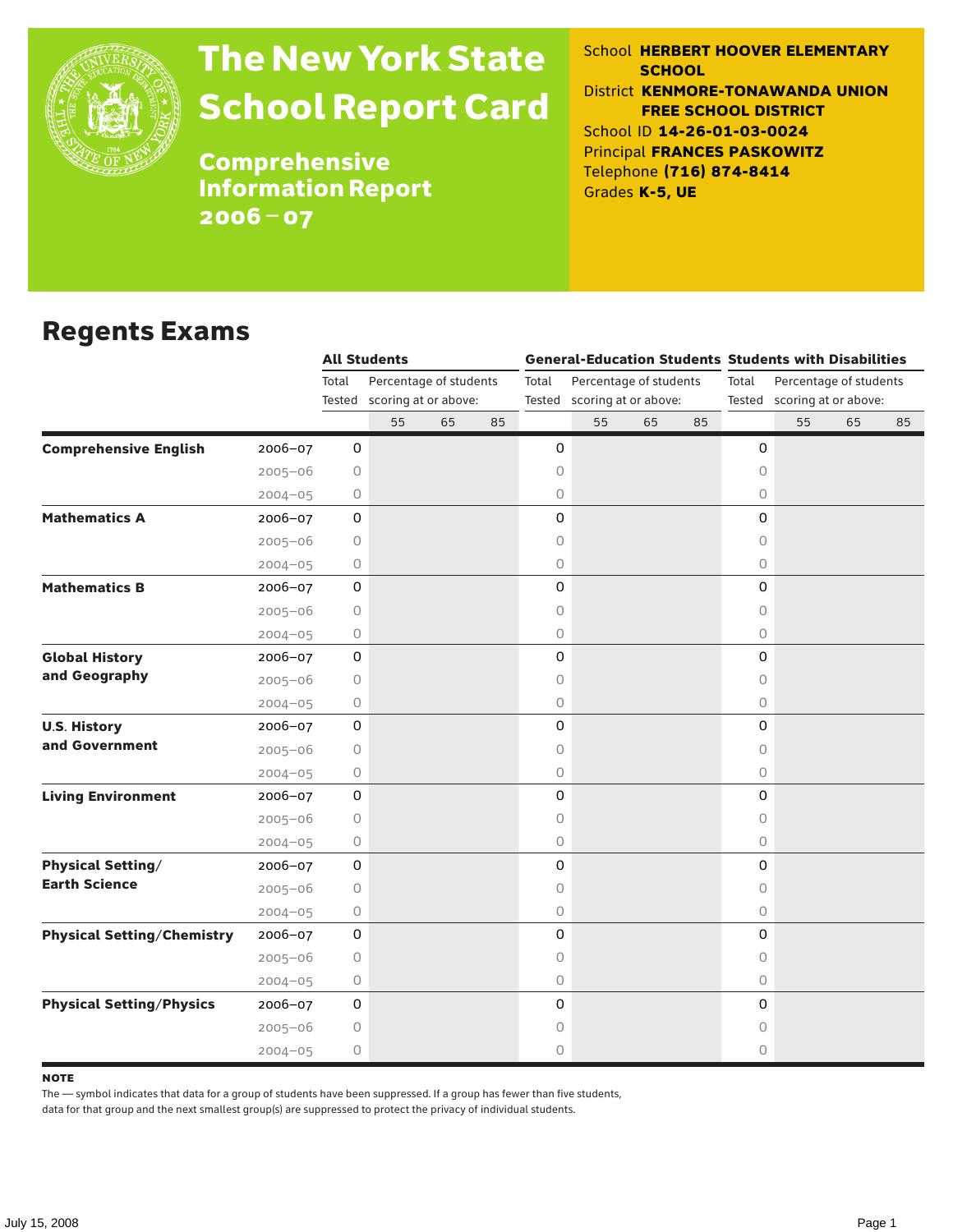School **HERBERT HOOVER ELEMENTARY SCHOOL** District **KENMORE-TONAWANDA UNION FREE**<br>School ID 14-26-01-03-0024 **District SCHOOL DISTRICT** School ID **14-26-01-03-0024** 

#### New York State English as a Second Language Achievement Test (NYSESLAT)

|                  |             | <b>All Students</b> |                                   |                             |                          |                          |                                   | <b>General-Education Students</b> |                                   | <b>Students with Disabilities</b> |                          |              |  |                             |       |
|------------------|-------------|---------------------|-----------------------------------|-----------------------------|--------------------------|--------------------------|-----------------------------------|-----------------------------------|-----------------------------------|-----------------------------------|--------------------------|--------------|--|-----------------------------|-------|
|                  |             | Total               |                                   | Percent of students scoring |                          |                          | Total                             |                                   | Percent of students scoring       |                                   |                          | Total        |  | Percent of students scoring |       |
|                  |             |                     | Tested in each performance level: |                             |                          |                          | Tested in each performance level: |                                   | Tested in each performance level: |                                   |                          |              |  |                             |       |
|                  |             |                     |                                   | Begin. Interm. Adv.         |                          | Prof.                    |                                   |                                   | Begin. Interm. Adv.               |                                   | Prof.                    |              |  | Begin. Interm. Adv.         | Prof. |
| <b>Listening</b> | 2006-07     | $\overline{c}$      |                                   |                             |                          | $\overline{\phantom{0}}$ | $\overline{c}$                    |                                   |                                   |                                   | $\overline{\phantom{0}}$ | $\mathsf{O}$ |  |                             |       |
| and Speaking     | $2005 - 06$ | 1                   |                                   |                             |                          |                          | $1\,$                             |                                   |                                   |                                   |                          | $\circ$      |  |                             |       |
| $(Grades K-1)$   | $2004 - 05$ | 2                   |                                   |                             | $\qquad \qquad -$        | $\qquad \qquad -$        | $\overline{2}$                    | $\qquad \qquad -$                 |                                   | -                                 |                          | 0            |  |                             |       |
| <b>Reading</b>   | 2006-07     | $\overline{c}$      | $\overline{\phantom{0}}$          |                             |                          | $\overline{\phantom{0}}$ | $\overline{c}$                    | $\overline{\phantom{0}}$          | ▃                                 | ▃                                 | $\overline{\phantom{0}}$ | 0            |  |                             |       |
| and Writing      | $2005 - 06$ | 1                   |                                   |                             |                          | -                        | 1                                 |                                   |                                   |                                   |                          | 0            |  |                             |       |
| $(Grades K-1)$   | $2004 - 05$ | $\overline{2}$      |                                   |                             |                          |                          | 2                                 |                                   |                                   |                                   | $\overline{\phantom{0}}$ | 0            |  |                             |       |
| <b>Listening</b> | 2006-07     | $\overline{c}$      |                                   |                             | $\overline{\phantom{0}}$ | $\overline{\phantom{0}}$ | $\overline{c}$                    |                                   |                                   |                                   | $\overline{\phantom{0}}$ | $\mathbf 0$  |  |                             |       |
| and Speaking     | $2005 - 06$ | $\mathbf 1$         |                                   |                             |                          | $\overline{\phantom{0}}$ | $\mathbf 1$                       |                                   |                                   |                                   | $\overline{\phantom{0}}$ | $\circ$      |  |                             |       |
| (Grades $2-4$ )  | $2004 - 05$ | 0                   |                                   |                             |                          |                          | $\circ$                           |                                   |                                   |                                   |                          | 0            |  |                             |       |
| <b>Reading</b>   | 2006-07     | $\overline{c}$      |                                   |                             |                          | $-$                      | $\mathbf 2$                       |                                   |                                   |                                   |                          | 0            |  |                             |       |
| and Writing      | $2005 - 06$ | $\mathbf 1$         |                                   |                             |                          |                          | $\mathbf 1$                       |                                   |                                   |                                   |                          | $\circ$      |  |                             |       |
| (Grades $2-4$ )  | $2004 - 05$ | 0                   |                                   |                             |                          |                          | 0                                 |                                   |                                   |                                   |                          | 0            |  |                             |       |
| <b>Listening</b> | 2006-07     | $\mathbf{1}$        |                                   |                             |                          | $\overline{\phantom{0}}$ | $\mathbf{1}$                      |                                   |                                   |                                   |                          | 0            |  |                             |       |
| and Speaking     | $2005 - 06$ | 0                   |                                   |                             |                          |                          | $\circ$                           |                                   |                                   |                                   |                          | 0            |  |                             |       |
| $(Grades 5-6)$   | $2004 - 05$ | 1                   |                                   |                             |                          |                          | $\mathbf 1$                       |                                   |                                   |                                   |                          | 0            |  |                             |       |
| <b>Reading</b>   | 2006-07     | $\mathbf 1$         |                                   |                             |                          | $-$                      | $\mathbf{1}$                      |                                   |                                   |                                   | $\equiv$                 | $\mathbf 0$  |  |                             |       |
| and Writing      | $2005 - 06$ | 0                   |                                   |                             |                          |                          | $\circ$                           |                                   |                                   |                                   |                          | $\circ$      |  |                             |       |
| $(Grades 5-6)$   | $2004 - 05$ | $\mathbbm{1}$       |                                   |                             |                          |                          | $\mathbbm{1}$                     |                                   |                                   |                                   |                          | 0            |  |                             |       |
| <b>Listening</b> | 2006-07     | 0                   |                                   |                             |                          |                          | 0                                 |                                   |                                   |                                   |                          | 0            |  |                             |       |
| and Speaking     | $2005 - 06$ | $\bigcirc$          |                                   |                             |                          |                          | $\circ$                           |                                   |                                   |                                   |                          | $\circ$      |  |                             |       |
| $(Grades 7-8)$   | $2004 - 05$ | 0                   |                                   |                             |                          |                          | $\bigcirc$                        |                                   |                                   |                                   |                          | 0            |  |                             |       |
| <b>Reading</b>   | 2006-07     | 0                   |                                   |                             |                          |                          | 0                                 |                                   |                                   |                                   |                          | 0            |  |                             |       |
| and Writing      | $2005 - 06$ | 0                   |                                   |                             |                          |                          | $\circ$                           |                                   |                                   |                                   |                          | 0            |  |                             |       |
| $(Grades 7-8)$   | $2004 - 05$ | $\bigcirc$          |                                   |                             |                          |                          | $\bigcirc$                        |                                   |                                   |                                   |                          | $\bigcirc$   |  |                             |       |
| <b>Listening</b> | 2006-07     | 0                   |                                   |                             |                          |                          | $\mathbf 0$                       |                                   |                                   |                                   |                          | $\mathbf 0$  |  |                             |       |
| and Speaking     | $2005 - 06$ | 0                   |                                   |                             |                          |                          | $\circ$                           |                                   |                                   |                                   |                          | $\circ$      |  |                             |       |
| $(Grades g-12)$  | $2004 - 05$ | $\bigcirc$          |                                   |                             |                          |                          | 0                                 |                                   |                                   |                                   |                          | 0            |  |                             |       |
| <b>Reading</b>   | 2006-07     | 0                   |                                   |                             |                          |                          | 0                                 |                                   |                                   |                                   |                          | 0            |  |                             |       |
| and Writing      | $2005 - 06$ | 0                   |                                   |                             |                          |                          | $\circ$                           |                                   |                                   |                                   |                          | $\circ$      |  |                             |       |
| $(Grades g-12)$  | $2004 - 05$ | $\bigcirc$          |                                   |                             |                          |                          | $\circ$                           |                                   |                                   |                                   |                          | 0            |  |                             |       |

#### **NOTE**

The — symbol indicates that data for a group of students have been suppressed. If a group has fewer than five students,

data for that group and the next smallest group(s) are suppressed to protect the privacy of individual students.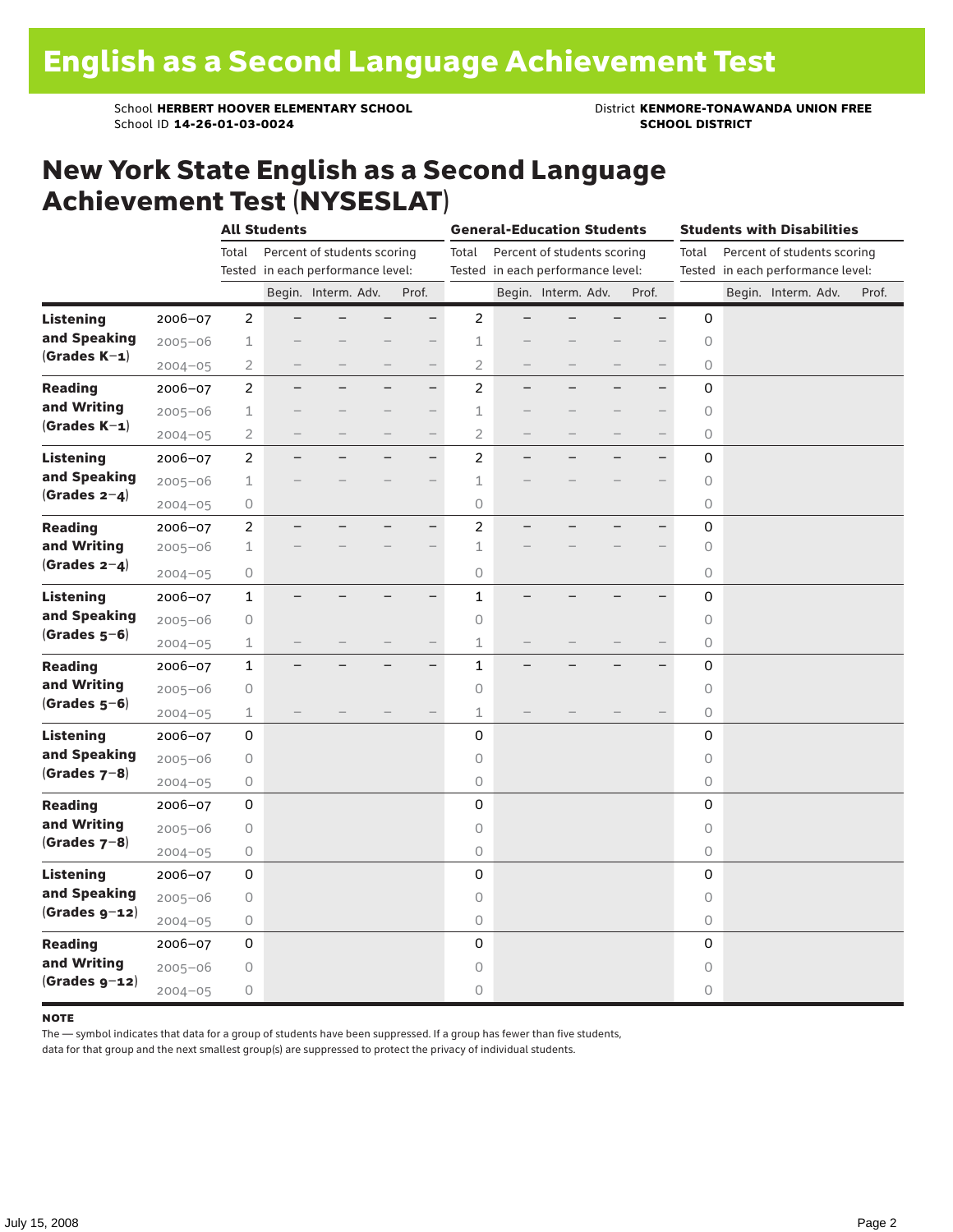School **HERBERT HOOVER ELEMENTARY SCHOOL** District **KENMORE-TONAWANDA UNION FREE**<br>School ID 14-26-01-03-0024 **District Album School District** School ID **14-26-01-03-0024** 

### Elementary/Middle-Level Social Studies 2006–07

|                                   | <b>All Students</b>                                         |    |       |     |                |                                                    | <b>General-Education Students</b> |    |     | <b>Students with Disabilities</b> |                                                             |    |    |     |                |
|-----------------------------------|-------------------------------------------------------------|----|-------|-----|----------------|----------------------------------------------------|-----------------------------------|----|-----|-----------------------------------|-------------------------------------------------------------|----|----|-----|----------------|
|                                   | Percentage of students<br>Total<br>Tested scoring at level: |    |       |     | Total          | Percentage of students<br>Tested scoring at level: |                                   |    |     |                                   | Percentage of students<br>Total<br>Tested scoring at level: |    |    |     |                |
|                                   |                                                             |    |       | 3   | $\overline{4}$ |                                                    |                                   |    |     |                                   |                                                             |    |    |     | $\overline{4}$ |
| <b>Elementary</b><br><b>Level</b> | 91                                                          | 0% | $2\%$ | 53% | 45%            | 83                                                 | 0%                                | 2% | 51% | 47%                               | 8                                                           | 0% | 0% | 75% | 25%            |
| <b>Middle Level</b>               |                                                             |    |       |     |                | 0                                                  |                                   |    |     |                                   | 0                                                           |    |    |     |                |

#### 2003 Total Cohort Performance on Regents Exams After Four Years

|                                        | <b>All Students</b> |                                                 |  |              | <b>General-Education Students</b> |                                                 |  |              |  |                | <b>Students with Disabilities</b>  |  |                    |  |  |
|----------------------------------------|---------------------|-------------------------------------------------|--|--------------|-----------------------------------|-------------------------------------------------|--|--------------|--|----------------|------------------------------------|--|--------------------|--|--|
|                                        | Coho<br>Enroll      | Percentage of<br>students scoring:<br>$55 - 64$ |  | 65-84 85-100 | Coho<br>o,<br>巴                   | Percentage of<br>students scoring:<br>$55 - 64$ |  | 65-84 85-100 |  | Coho<br>6<br>문 | Percentage of<br>students scoring: |  | 55-64 65-84 85-100 |  |  |
| <b>Global History</b><br>and Geography | 0                   |                                                 |  |              | 0                                 |                                                 |  |              |  | 0              |                                    |  |                    |  |  |
| <b>U.S. History</b><br>and Government  | 0                   |                                                 |  |              | 0                                 |                                                 |  |              |  | 0              |                                    |  |                    |  |  |
| <b>Science</b>                         | 0                   |                                                 |  |              | $\Omega$                          |                                                 |  |              |  | 0              |                                    |  |                    |  |  |

## New York State Alternate Assessments (NYSAA) 2006–07

|                         |       | <b>All Students</b> |               |                            |   |  |  |  |  |  |  |
|-------------------------|-------|---------------------|---------------|----------------------------|---|--|--|--|--|--|--|
|                         | Total | Tested at Level:    |               | Number of students scoring |   |  |  |  |  |  |  |
|                         |       | 1                   | $\mathcal{P}$ | 3                          | 4 |  |  |  |  |  |  |
| <b>Elementary Level</b> |       |                     |               |                            |   |  |  |  |  |  |  |
| Social Studies          | 6     | 0                   | 0             | 0                          | 6 |  |  |  |  |  |  |
| <b>Middle Level</b>     |       |                     |               |                            |   |  |  |  |  |  |  |
| Social Studies          | O     |                     |               |                            |   |  |  |  |  |  |  |
| <b>Secondary Level</b>  |       |                     |               |                            |   |  |  |  |  |  |  |
| English Language Arts   | O     |                     |               |                            |   |  |  |  |  |  |  |
| <b>Mathematics</b>      | O     |                     |               |                            |   |  |  |  |  |  |  |
| <b>Social Studies</b>   | O     |                     |               |                            |   |  |  |  |  |  |  |
| Science                 | Ω     |                     |               |                            |   |  |  |  |  |  |  |

The New York State Alternate Assessment (NYSAA) is for students with severe cognitive disabilities. Results for students taking the NYSAA in English language arts, mathematics, and science at the elementary and middle levels are available in the *Accountability and Overview Report* part of *The New York State Report Card*.

The — symbol indicates that data for a group of students have been suppressed. If a group has fewer than five students, data for that group and the next smallest group(s) are suppressed to protect the privacy of individual students.

**NOTE**